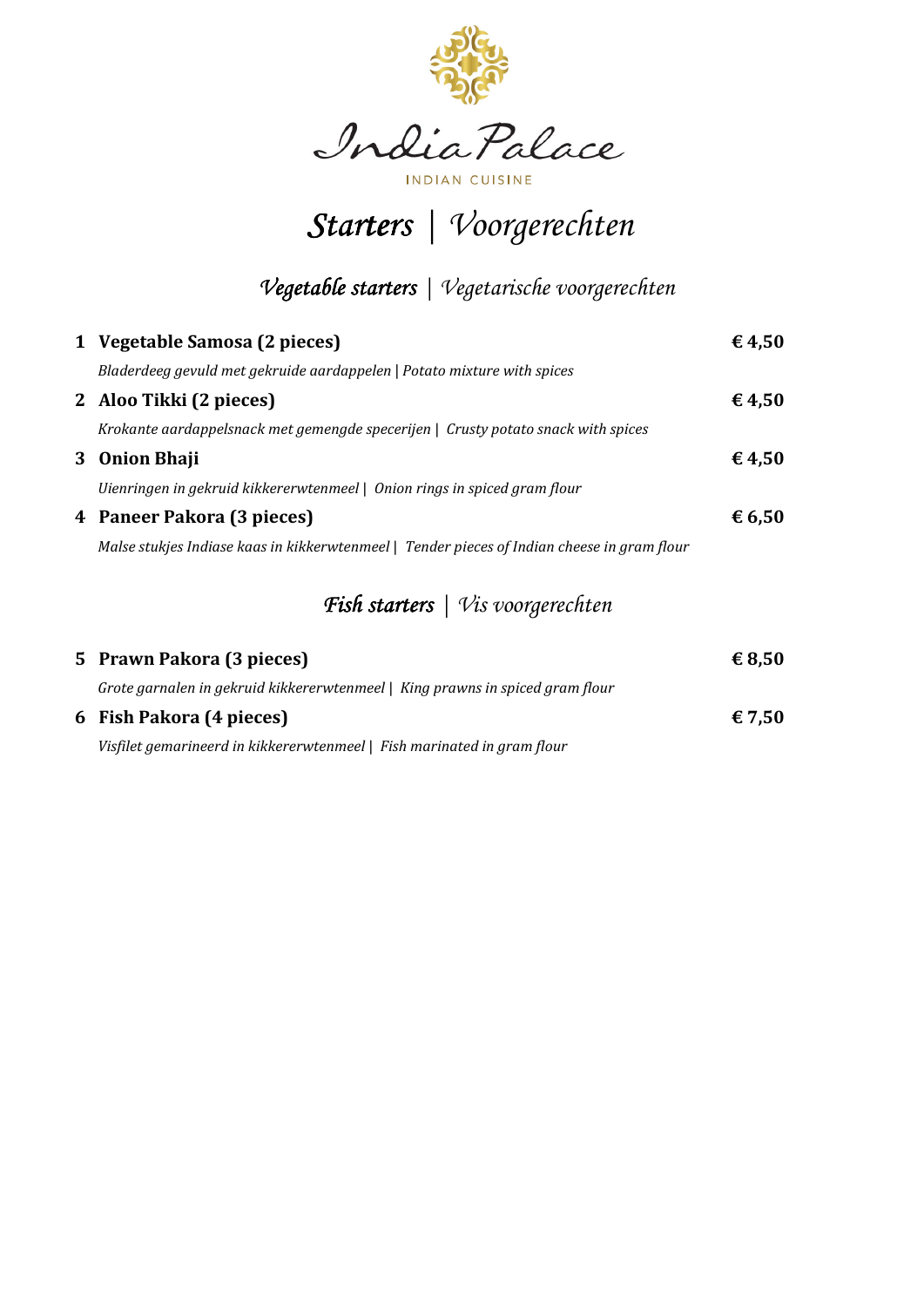

## *Tandoori non- Tandoori non-vegetarian starters vegetarian starters starters | Tandoori vlees gerechten*

| 7 Tandoori Chicken Tikka (3 pieces)                                                        | € 7,50          |
|--------------------------------------------------------------------------------------------|-----------------|
| Gemarineerde stukjes kipfile uit de kleioven   Marinated chicken pieces from the clay oven |                 |
| 8 Tandoori Chicken (2 pieces)                                                              | € 5,50          |
| Gemarineerde kip uit de kleioven   Marinated chicken from the clay oven                    |                 |
| 9 Tandoori Seekh kebab (3 pieces)                                                          | € 7,50          |
| Gekruid lamsgehakt uit de kleioven   Spiced minced lamb from the clay oven                 |                 |
| Soups   Soepen                                                                             |                 |
| 10 Chicken Soup                                                                            | $\epsilon$ 4,50 |
| Indiase kippensoep met kruiden   Indian chicken soup with herbs                            |                 |
| 11 Shorba Dhal Soup                                                                        | € 4.50          |
| Pittige linzensoep met kruiden   Spicy lentil soup with herbs                              |                 |

**12 Tomato Soup**  $\epsilon$  **4,50** 

*Tomatensoep met kruiden* | *Tomato soup with herbs*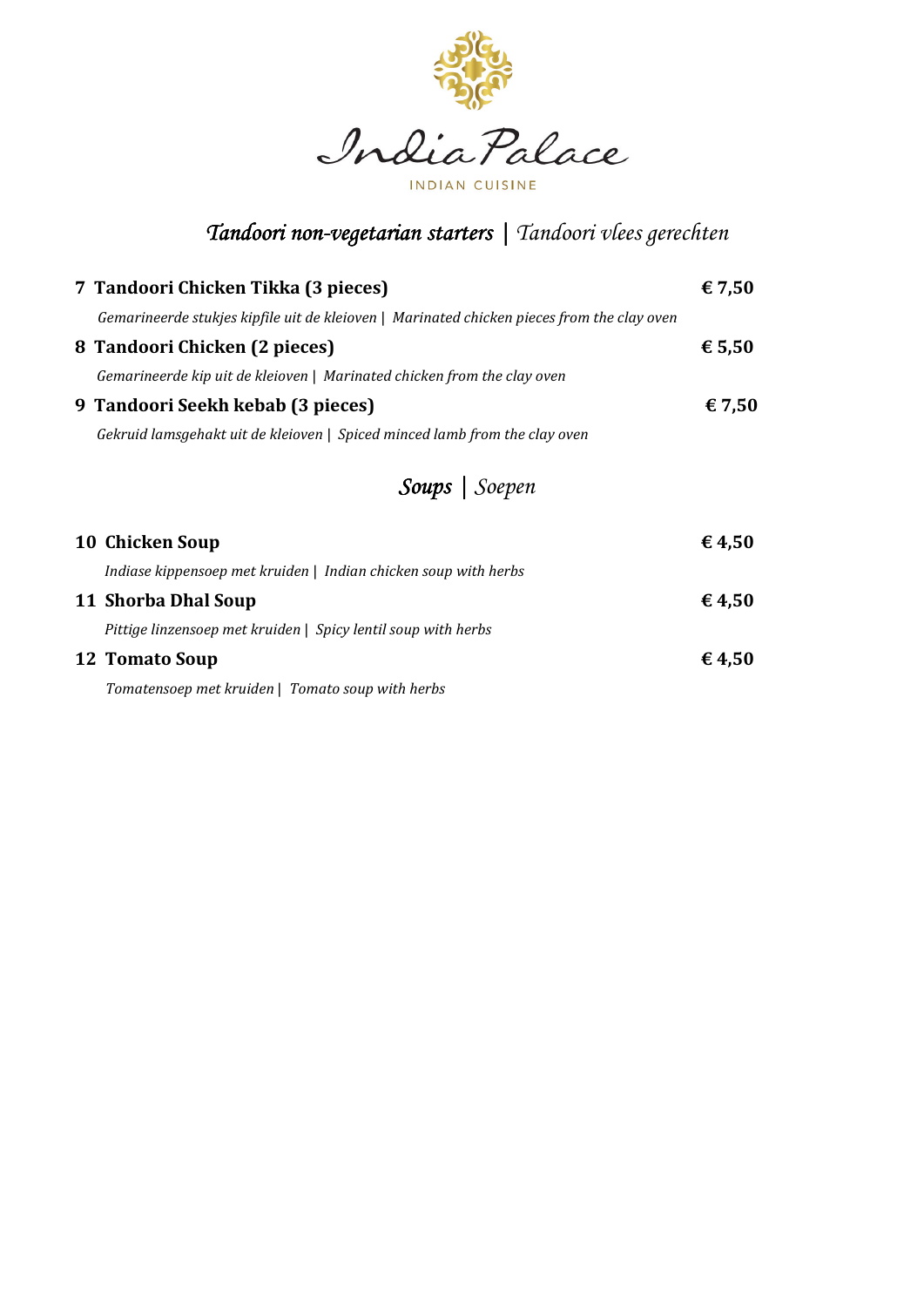

*Tandoori Clay Oven Specialities | Tandoori Kleioven specialiteiten* 

*All the Tandoori Clay Oven main dishes will be served with pilao basmati rice and vegetable curry | Alle Tandoori kleioven hoofdgerechten worden geserveerd met pilao basmati rijst en een groente curry* 

| 13 Tandoori Chicken                                                                                           | € 16,50 |
|---------------------------------------------------------------------------------------------------------------|---------|
| Gemarineerde kip uit de kleioven   Marinated chicken from the clay oven                                       |         |
| 14 Tandoori Chicken Tikka                                                                                     | € 16,50 |
| Gemarineerde stukjes kipfilet uit de kleioven   Marinated boneless chicken pieces from the clay oven          |         |
| 15 Murgh Hari Mirch Tikka                                                                                     | € 17,50 |
| Pittig gekruide stukken kipfilet met mint uit de kleioven   Spicy chicken broast with mint from the clay oven |         |
| 16 Tandoori Seekh Kebab                                                                                       | € 16,50 |
| Gekruid lamsgehakt uit de kleioven   Spiced minced lamb from the clay oven                                    |         |
| 17 Fried Fish                                                                                                 | € 16,50 |
| Visfile gemarineerd in kikkererwtenmeel   Fish marinated in gram flour                                        |         |
| <b>18 Tandoori Prawn</b>                                                                                      | € 19,50 |
| Grote garnalen gemarineerd in speciale kruiden   Jumbo prawns marinated in special herbs                      |         |
| 19 Tandoori Paneer Tikka                                                                                      | € 16,50 |
| Huisgemaakte Indiase kaas met paprika en uien   Home made Indian cheese with paprika and onions               |         |
| <b>20 Tandoori Mixed Grill</b>                                                                                | € 18,50 |
| Combinatie van tandoori gerechten   Combination of tandoori dishes                                            |         |
| 21 Tandoori Lamb Tikka                                                                                        | € 18,50 |
| Gemarineerde lamsfilet uit de kleioven   Minced marinated lamb from the clay oven                             |         |
| 22 Tandoori Reshmi Kebab                                                                                      | € 16,50 |
| Gekruide kipgehakt uit de kleioven   Minced marinated chicken from the clay oven                              |         |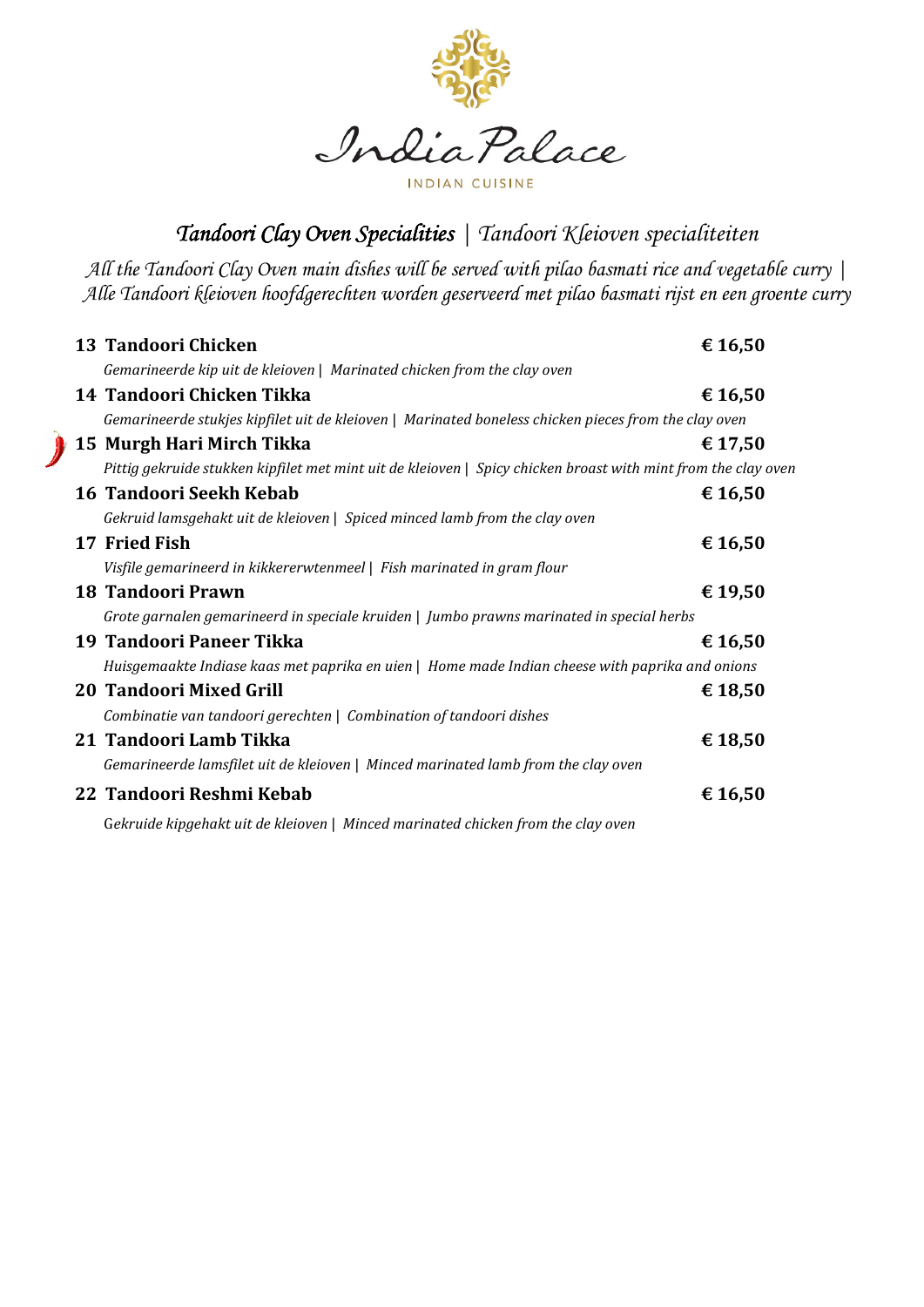

**Indian Curry Specialities** | Indiase Curry Specialiteiten

*All curry main dishes will be served with pilao basmati rice and salad |* 

*Alle curry hoofdgerechten worden geserveerd met pilao basmati rijst en salade* 

## **23 Butter Chicken € 16.50**

 *Tandoori kipfilet in een speciale saus met kruiden, tomaat en room* | *Tandoori boneless chicken pieces in a special mild sauce of herbs, tomato and cream* 

## **24 Chicken Curry**  $\epsilon$  **16,50** *Malse kipfilet in een Indiase curry saus* | *Tender chicken broast in an Indian curry sauce*

## **25 Chicken Shahi Korma € 16,50**

*Malse kipfilet in een zachte Indiase curry* | *Tender chicken broast in a mild Indian curry* 

## **26 Chicken Vindaloo € 16,50**

 *Malse kipfilet in een hete Indiase curry saus met aardappelen* | *Tender chicken broast in a spicy Indian curry sauce with potatoes* 

## **27 Chicken Tikka Masala € 16,50**

 *Tandoori kip stukjes in een speciale tomatensaus met paprika en uien* | *Tandoori boneless chicken pieces in a special tomato sauce with paprika and onions* 

## **28 Chicken Saag € 16,50**

 *Tandoori kip stukjes in een gekruide spinazie | Tandoori chicken broast in a spiced spinach* 

## **29 Lamb Curry € 16,50**

*Malse tandoori lamsfilet in een Indiase curry* | *Tandoori boneless lamb in an Indian curry* 

## **30 Lamb Vindaloo € 17,50**

 *Malse lamsfilet in een hete Indiase curry saus met aardappelen* | *Tender boneless lamb in a spicy Indian curry sauce with potatoes* 

## **31 Lamb Tikka Masala**  $\epsilon$  17,50

 *Tandoori lamsfilet bereid in een Indiase tomaten curry* | *Tandoori boneless lamb prepared in an Indian tomato curry*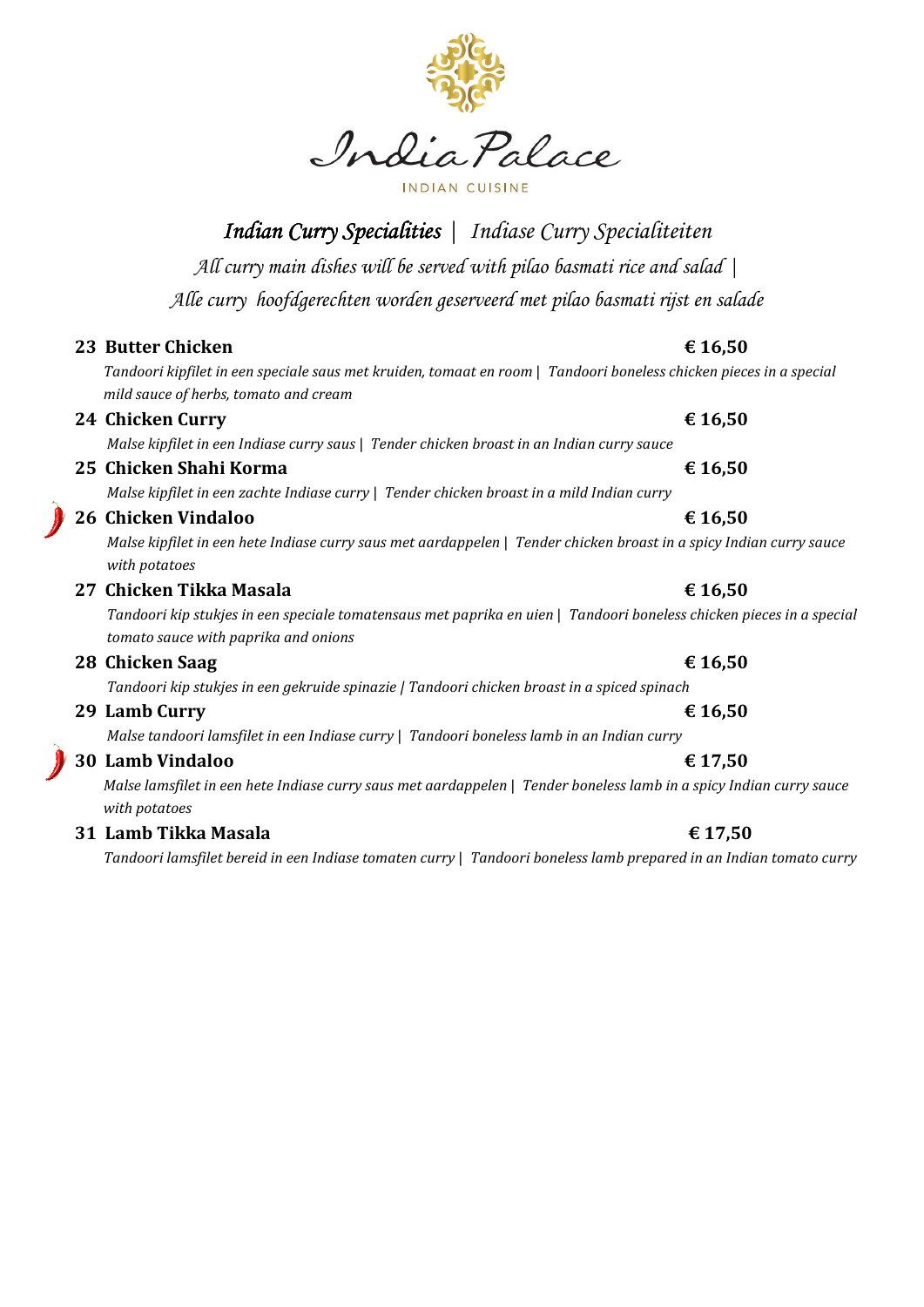

India Palace

### NDIAN CILIS

*All curry main dishes will be served with pilao basmati rice and salad | Alle curry hoofdgerechten worden geserveerd met pilao basmati rijst en salade* 

## **32 Lamb Shahi Korma € 17,50**

 *Malse lamsfilet bereid in een milde curry met room, kokos en amandelen* | *Tender lamb prepared with a mild curry with cream, coconut and almonds* 

### **33 Lamb Rara Gosht**  $\epsilon$  17,50

Malse lamsfilet met gehakt bereid in eigen jus en rijke curry | Tender minced lamb prepared with a thick curry

### **34 Lamb Saag € 16,50**

 *Tandoori lamsfilet in een heerlijk gekruide spinazie | Tandoori boneless lamb in a delicious spiced spinach* 

## Fish Curry Specialities | Vis Curry Specialiteiten

*All fish curry main dishes will be served with pilao basmati rice and salad | Alle fish curry hoofdgerechten worden geserveerd met pilao basmati rijst en salade* 

## **35 Indian Fish Curry € 17,50**  *Visfilet bereid in een mild gekruide curry* | *Fish prepared in a mildly spiced curry*  **36 Prawn Masala € 19,50**

*Grote garnalen in een rijke Indiase curry* | *Jumbo prawns in a rich Indian curry* 

### **37 Prawn Jalfrezi € 19,50**

*Grote garnalen in een saus van tomaat, paprika, ui en verse kruiden* | *Jumbo prawns in a sauce of tomato, paprika, onion and fresh herbs*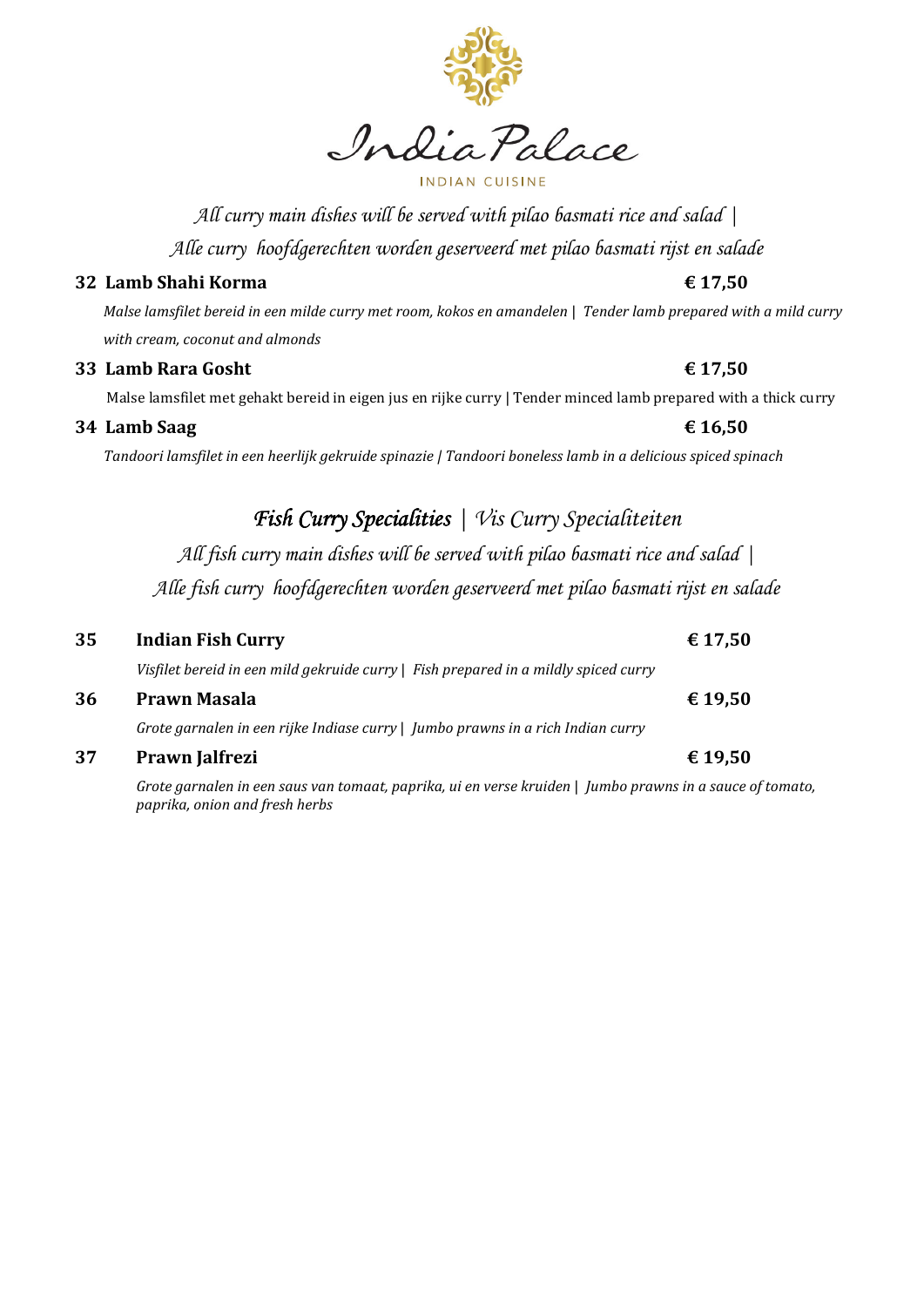

Biryani (Rice) Specialities | Biryani Rijst specicialiteiten

*All Biryani main dishes will be served with a vegetable curry | Alle Biryani hoofdgerechten worden geserveerd met een vegetarische curry* 

**38 Lamb Biryani € 16,95** 

 *Traditionele rijstgerecht met kruiden, noten en lamsfilet* | *Traditional rice speciality with herbs, nuts and lamb* 

**39 Chicken Biryani € 16,50**   *Traditionele rijstgerecht met kruiden, noten en kip* | *Traditional rice speciality with herbs, nuts and chicken*  **40 Prawn Biryani € 19,50**   *Traditionele rijstgerecht met kruiden, noten en garnalen* | *Traditional rice speciality with herbs, nuts and prawns*  **41 Vegetable Biryani € 14,50** 

 *Traditionele rijstgerecht met kruiden, noten en groenten* | *Traditional rice speciality with herbs, nuts and vegetable* 

**42 Fish Biryani € 18,50**   *Traditionele rijstgerecht met kruiden, noten en vis* | *Traditional rice speciality with herbs, nuts and fish* 

# *Vegetable Specialities* | Vegetarische specialiteiten

*All vegetable specialities can also be ordered as side dishes |* 

*Alle vegetarische specialiteiten kunnen ook als bijgerechten besteld worden* 

## **43 Bagare Baigan € 8,95**

*Aubergine in een speciale kruidenmix* | *Eggplant in a special mixture of herbs*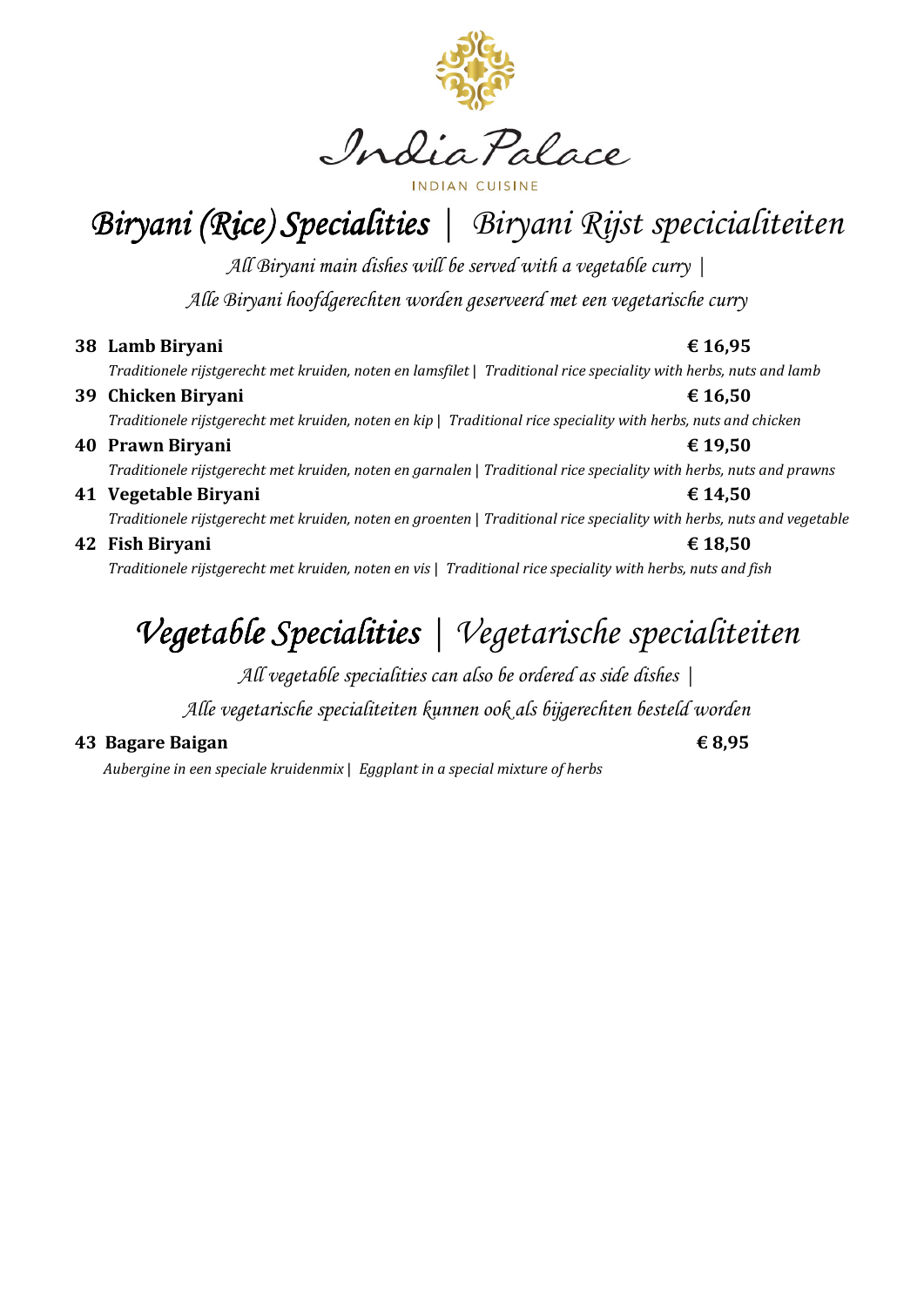

| 44 Paneer Makhani                                                                                                     | € 9,50  |
|-----------------------------------------------------------------------------------------------------------------------|---------|
| Indiase kaas bereid in een milde tomaten room saus   Indian cheese prepared in a mild tomato cream sauce              |         |
| 45 Aloo Gobhi                                                                                                         | € 8,95  |
| Bloemkoolroosjes en aardappelen bereid met lichte kruiden en specerijen   Potatoes and cauliflower prepared with      |         |
| mild herbs and spices                                                                                                 |         |
| <b>46 Palak Paneer</b>                                                                                                | € 8,95  |
| Verse Indiase kaas bereid met spinazie   Fresh Indian cheese with spinach                                             |         |
| 47 Bhindi Masala                                                                                                      | €9,50   |
| Gesneden verse okra met uien en specerijen   Fresh lady finger pieces with onion and spices                           |         |
| 48 Chana Masala                                                                                                       | € 7,95  |
| Kikkererwten bereid met kruiden en specerijen   Chickpeas prepared with herbs and spices                              |         |
| 49 Ghar ki Dhal                                                                                                       | € 7,95  |
| Linzen in milde kruiden   Lentils cooked in mild spices                                                               |         |
| 50 Aloo Methi                                                                                                         | € 7,50  |
| Licht gekruide aardappelen en fenegriek   Mildly spiced potatoes and fenugreek                                        |         |
| <b>51 Paneer Masala</b>                                                                                               | € 10,50 |
| Indiase kaas blokjes in een rijke curry met paprika en uien   Indian cheese cubes in a thick curry of paprika, onions |         |
| <b>75 Mix Vegetables</b>                                                                                              | € 7,95  |
| Combinatie van diverse groenten in een curry   Combination of vegetables in a curry                                   |         |
| Extra side dishes   Bijgerechten                                                                                      |         |
| 52 Raita (Yoghurt)                                                                                                    | € 3,50  |
| Indiase yoghurt met kruiden   Indian yoghurt with herbs                                                               |         |

**53 Pilao Rice € 3,95** 

*Indiase Basmati Rijst met doperwten* | *Indian basmati Rice with peas*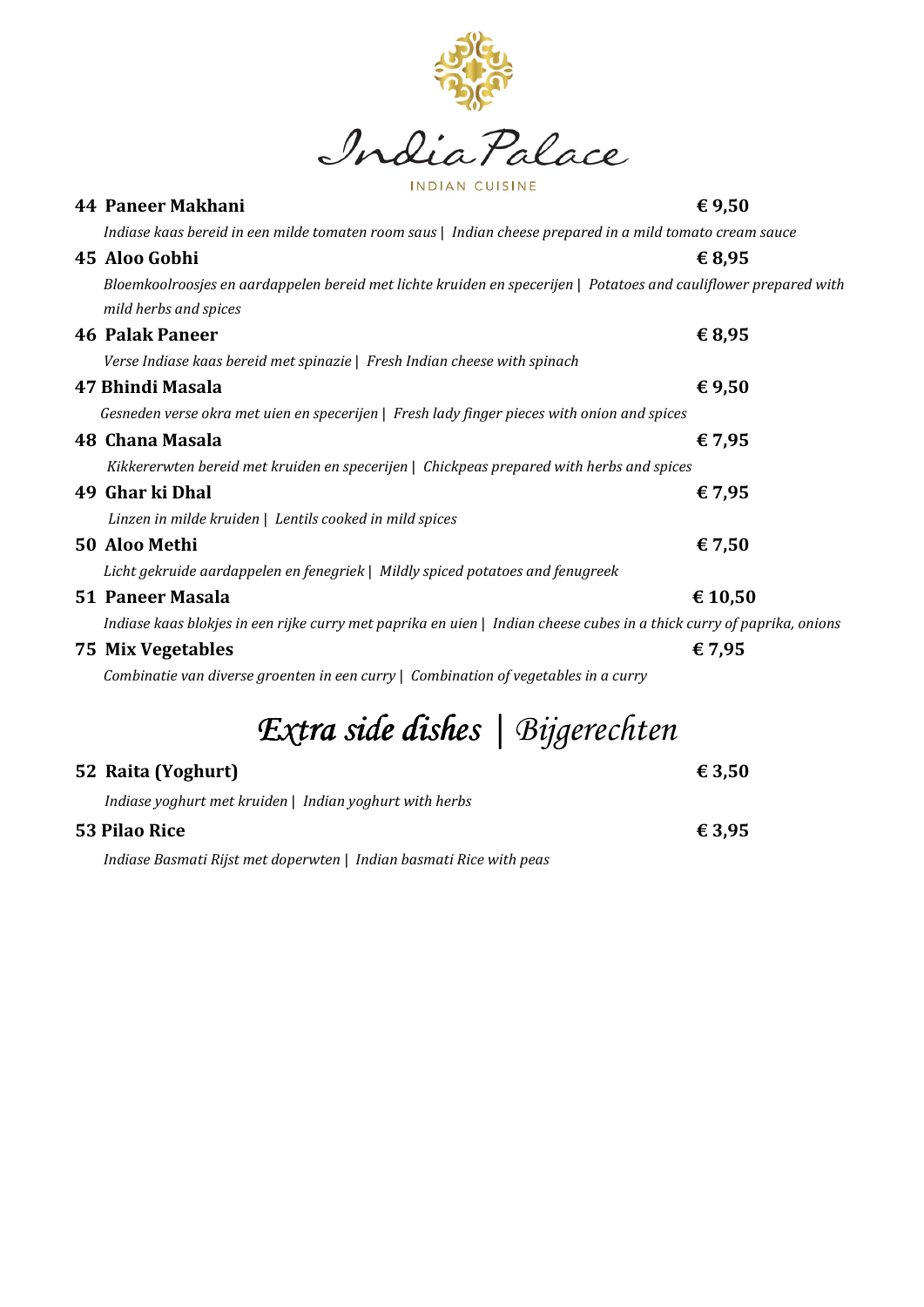

**INDIAN CUISINE** 

## **54 French Fries (patat)**  $\epsilon$  4,50

*Patat* | *French Fries* 

**55 Pappadum € 1,00** 

*Indiase crackers* | *Indian crackers* 

# Indian bread from the clay oven | Indiase brood uit de kleioven

| 56 Plain Nan                                                                                    | € 2,00          |
|-------------------------------------------------------------------------------------------------|-----------------|
| Indiase brood   Indian bread                                                                    |                 |
| 57 Butter Nan                                                                                   | $\epsilon$ 2,50 |
| Indiase brood met roomboter bereid   Indian bread prepared with cream butter                    |                 |
| 58 Garlic Nan                                                                                   | $\epsilon$ 2,50 |
| Indiase brood met knoflook   Indian bread with garlic                                           |                 |
| 59 Ruchi Kulcha                                                                                 | € 3,75          |
| Zacht Indiaas brood gevuld met kip en kruiden   Soft Indian bread filled with chicken and herbs |                 |
| 60 Keema Nan                                                                                    | € 3,75          |
| Zacht Indiaas brood gevuld met lam en kruiden   Soft Indian bread filled with lamb and herbs    |                 |
| 61 Tandoori Roti                                                                                | € 1,75          |
| Indiaas brood van tarwemeel   Indian wheat bread                                                |                 |
| 62 Methi Roti                                                                                   | $\epsilon$ 2,50 |
| Indiaas brood met fenegriek   Indian wheat bread with fenugreek                                 |                 |
| 63 Aloo Parantha                                                                                | € 3,00          |
| Indiaas brood gevuld met aardappelen   Indian bread stuffed with potatoes                       |                 |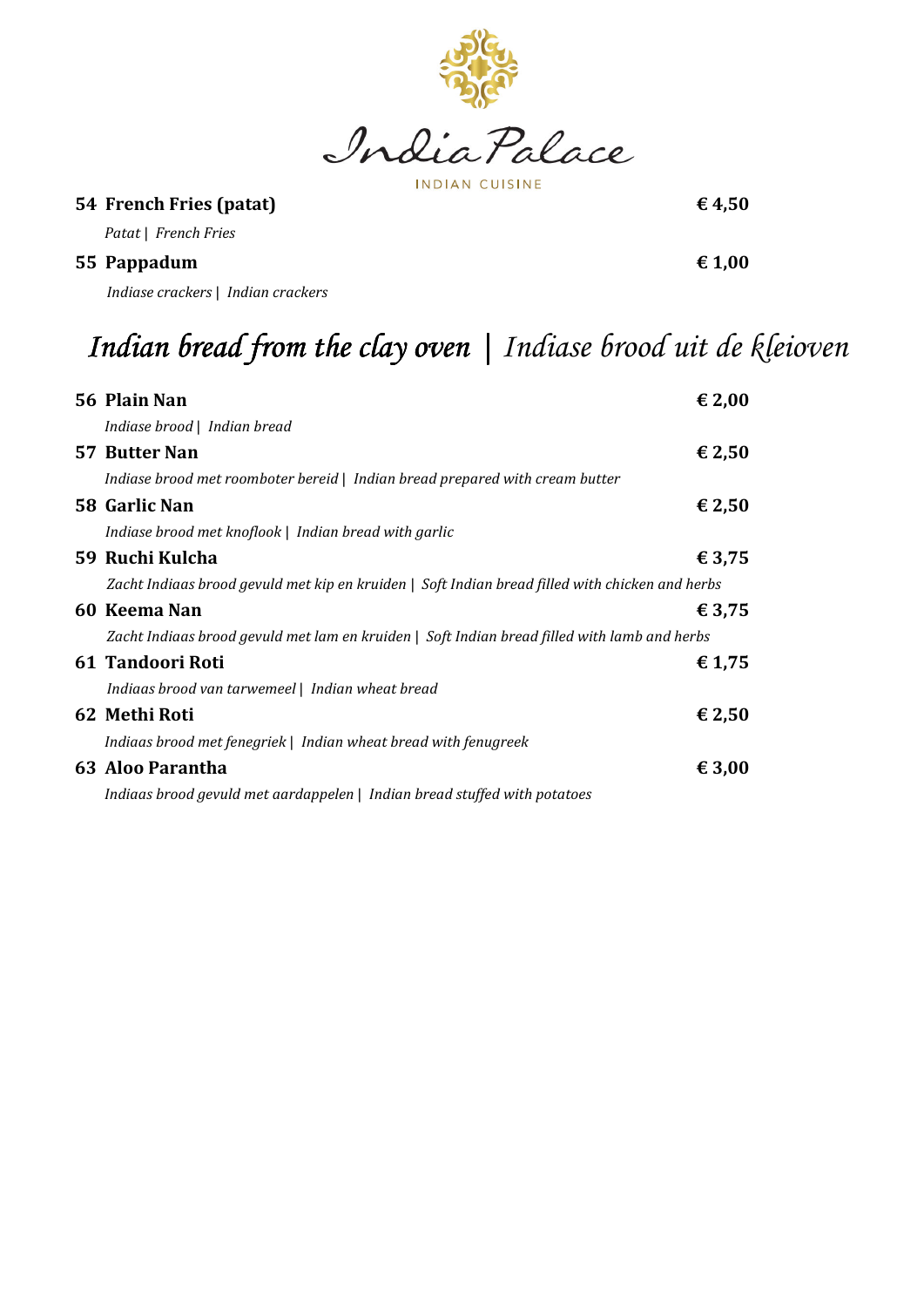

**INDIAN CUISINE** *Desserts Desserts|Nagerechten*

| ັ                                                                                                    |        |
|------------------------------------------------------------------------------------------------------|--------|
| 64 Matka Kulfi                                                                                       | € 6,75 |
| Indiase ijs in een speciale kleipot   Indian ice cream in a special clay pot                         |        |
| 65 Kulfi                                                                                             | € 3,95 |
| Indian ijs   Indian ice cream                                                                        |        |
| 66 Gulab Jamun (2 pieces)                                                                            | € 3,50 |
| Authentiek Indiase warme melkdeeg gerecht   Authentic Indian warm milk dessert                       |        |
| 67 Rasmalai (2 pieces)                                                                               | € 4,50 |
| Authentiek Indiase gebakje in een zoete saus   Authentic Indian dessert in a sweet sauce             |        |
| <b>68 Dame Blanche</b>                                                                               | € 3,95 |
| Vanille ijs met slagroom en chocolade saus   Vanille icecream with whipped cream and chocolate sauce |        |
| 69 Gajar Ka Halwa                                                                                    | € 4,95 |
| Authentiek Indiaas zoete wortel gerecht   Authentiek Indian sweet carrot dessert                     |        |
| 70 Choco delight                                                                                     | € 5,50 |
| Heerlijk krokante chocolade ijs met slagroom   Crispy chocolate ice cream with cream                 |        |
| 71 Royal delight                                                                                     | € 6,95 |
| Royale dessert met pistache en mango ijs met een snufje saffraan   Royal dessert with pistachio and  |        |
| mango ice cream with a pinch of saffron                                                              |        |
|                                                                                                      |        |

# *Indian buffet | Indian buffet Indiase buffet*

| <b>72 Indian Buffet week</b>                            | € 17,50 |
|---------------------------------------------------------|---------|
| 73 Indian Buffet weekend                                | € 18.50 |
| <b>74 Children Buffet (from 3 years until 10 years)</b> | € 9.50  |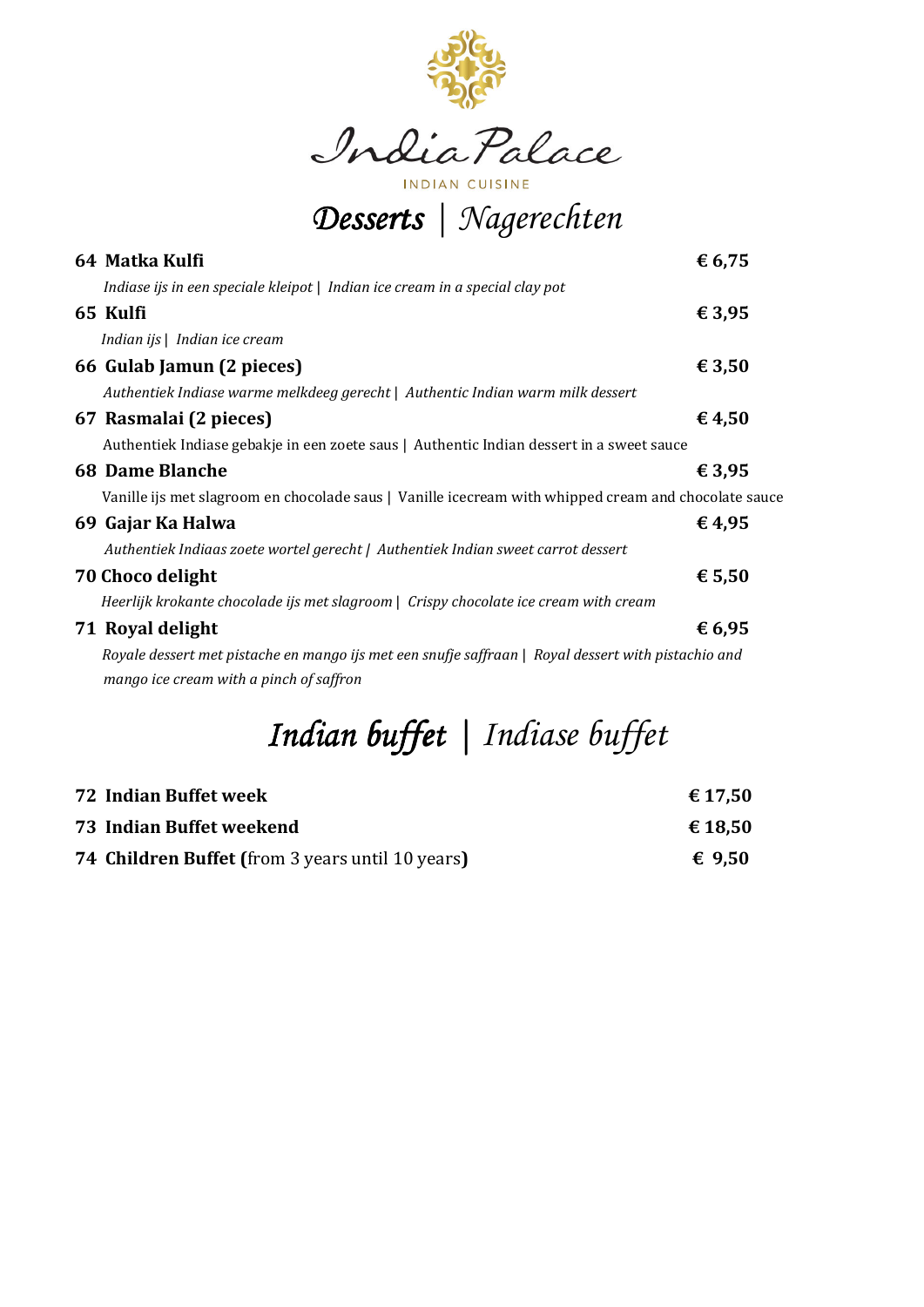

# *Drinks|Soft drinks Soft*

*Frisdranken*

| Cola regular                                              | € 2,25        |
|-----------------------------------------------------------|---------------|
| Cola light                                                | € 2,25        |
| <b>Sprite</b>                                             | € 2,25        |
| Fanta                                                     | € 2,25        |
| Spa blue (still)                                          | € 2,25        |
| Spa red (sparkling)                                       | € 2,25        |
| <b>Bitter lemon</b>                                       | € 2,25        |
| <b>Cassis</b>                                             | € 2,25        |
| <b>Tonic</b>                                              | € 2,25        |
| Gingerale                                                 | € 2,25        |
| Ice tea                                                   | € 2,95        |
| <b>Red Bull energy drink</b>                              | € 3,50        |
|                                                           | Juices        |
| Orange juice                                              | € 2,45        |
| Apple juice                                               | € 2,45        |
| <b>Mango juice</b>                                        | € 2,45        |
| Fresh orange juice                                        | € 3,75        |
|                                                           | Indian drinks |
| Lassie (sweet or salted)                                  | € 3,25        |
| Indian yoghurt drink                                      |               |
| <b>Mango Lassie (sweet)</b><br>Indian mango yoghurt drink | € 3,25        |
|                                                           |               |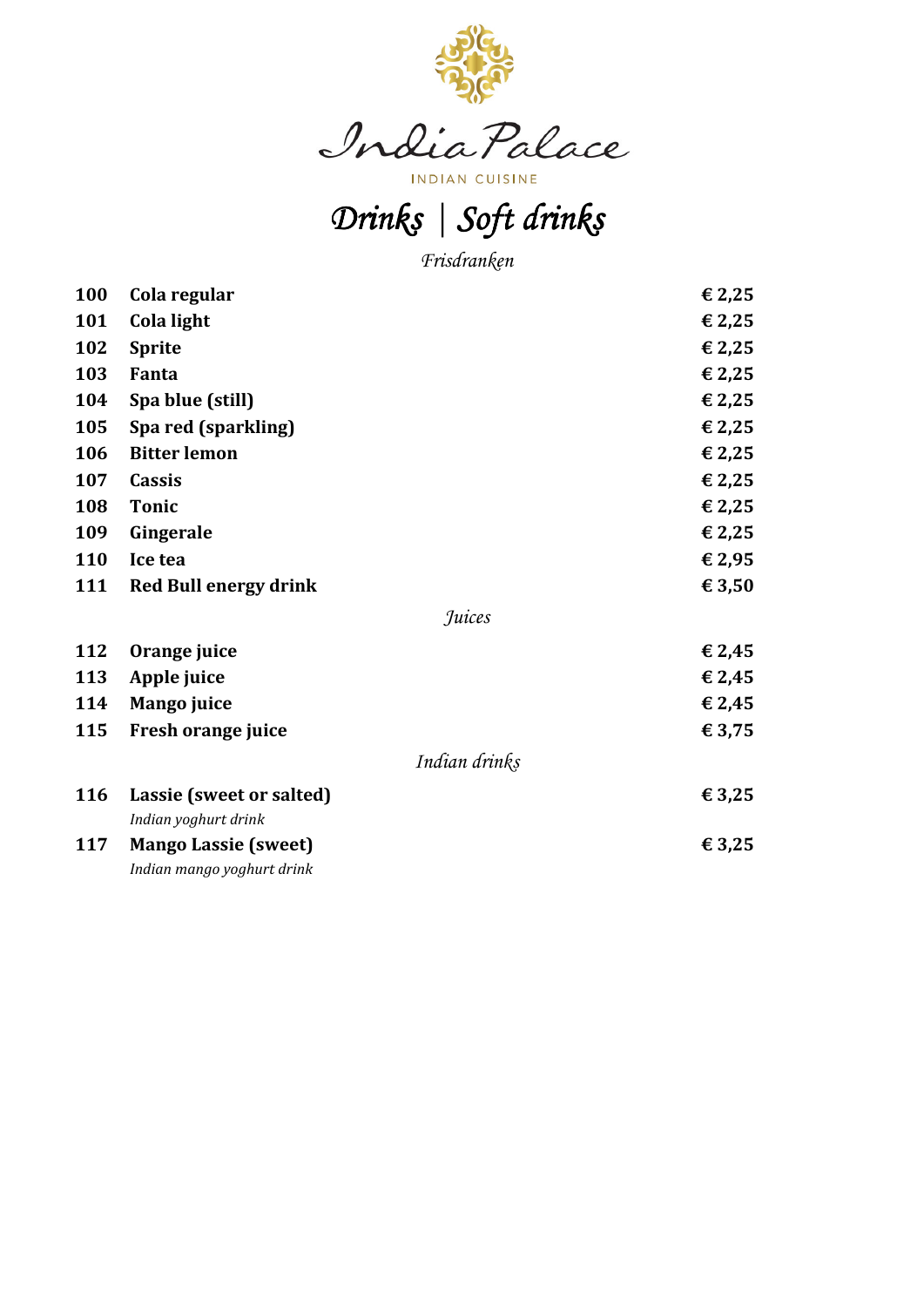

**INDIAN CUISINE** 

# *Tea & Coffee*

| 118 | Tea, Coffee & Expresso                  | € 2,25  |
|-----|-----------------------------------------|---------|
| 119 | <b>Cappucino &amp; Koffie Verkeerd</b>  | € 2,75  |
| 120 | <b>Irish Coffee &amp; French Coffee</b> | €4,95   |
| 121 | <b>Mint Tea</b>                         | € 3,75  |
| 122 | Elaichi Chai (Indian Tea)               | € 2,95  |
| 162 | <b>Hot Chocolatte</b>                   | € 3,95  |
|     | <b>Beers</b>                            |         |
| 123 | <b>Heineken Beer small</b>              | € 2,50  |
| 124 | Heineken Beer large                     | €4,95   |
| 125 | <b>Wiekse Witte-Wit Beer</b>            | € 3,50  |
| 126 | <b>Cobra Beer (Indian Beer)</b>         | € 3,25  |
| 127 | <b>Kingfisher Beer (Indian Beer)</b>    | € 3,50  |
| 128 | <b>Corona Beer</b>                      | € 3,95  |
|     | Wines & Apperatives                     |         |
| 129 | House wine Red (glass)                  | € 3,95  |
| 130 | House wine White (glass)                | € 3,75  |
| 131 | House wine Red (bottle)                 | € 17,50 |
| 132 | House wine White (bottle)               | €16,95  |
| 133 | Port Red / White (glass)                | € 3,75  |
| 134 | <b>Martini Bianco</b>                   | €4,25   |
| 135 | <b>Jong Jenever</b>                     | € 3,50  |
| 162 | Campari                                 | €4,25   |